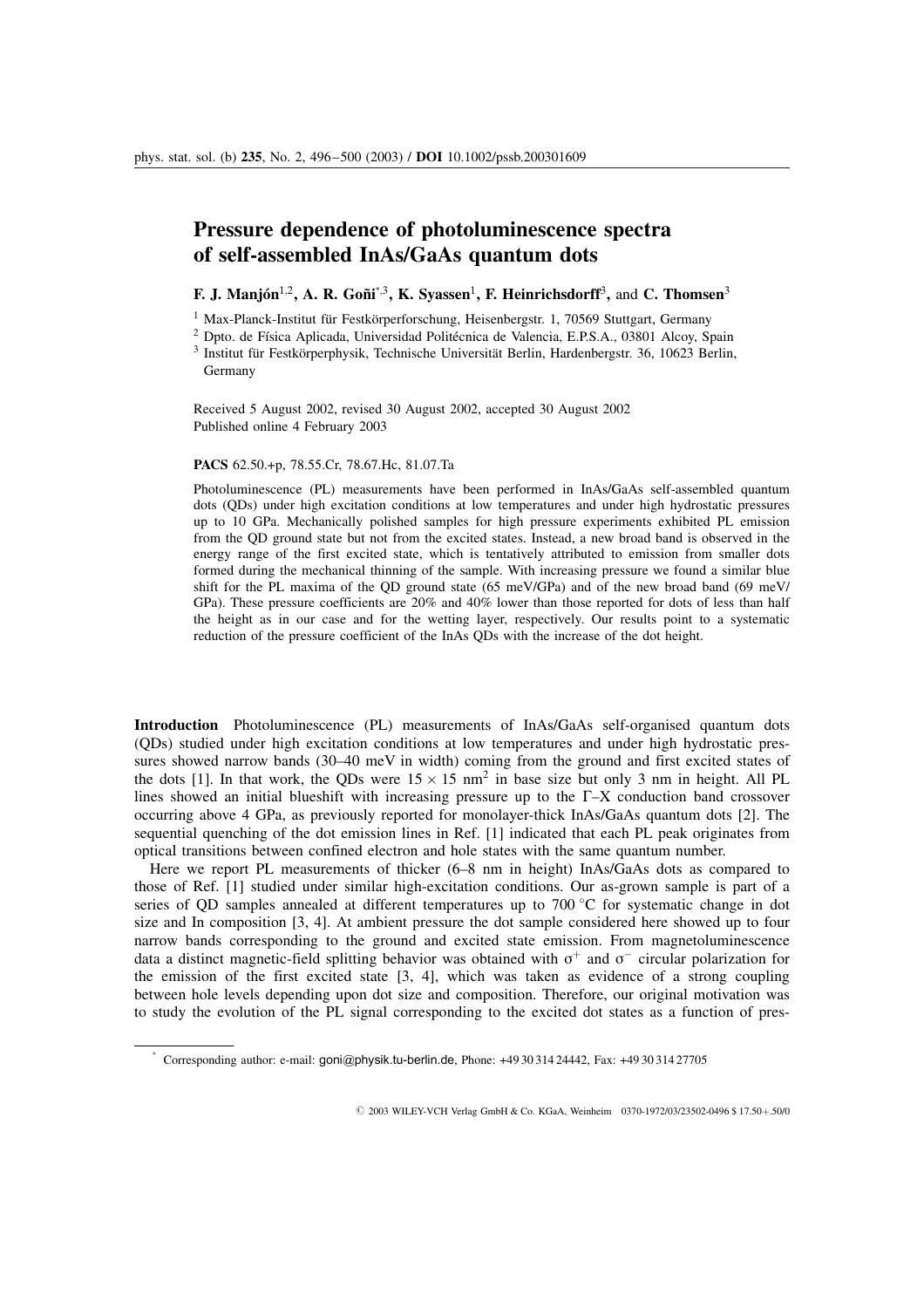sure. For this purpose, as-grown samples were thinned down by mechanical polishing and inserted into a diamond anvil cell. After polishing, however, samples exhibited PL signal of the dot ground state but not from the excited states. Instead, a new broad band (labelled as D for defect band) becomes apparent in PL spectra at around the energy of the first-excited state emission. In this work we discuss the pressure dependence of the dot emission in the mechanically thinned sample and the possible origin for the D band.

Experiment The as-grown sample consists of a single layer of InGaAs dots embedded in GaAs grown by low-pressure metalorganic chemical vapor deposition (MOCVD) at a temperature of 485 °C in the Stranski-Krastanow mode. The nominal In concentration of 42% of the InGaAs layer is expected to be substantially higher in the QDs due to In segregation and migration effects [4]. A platelet-shape crystal  $100 \times 100 \mu m^2$  in lateral size and 30  $\mu$ m thick was fitted into a diamond anvil cell for high-pressure experiments. Low-temperature  $(T = 5 K)$  photoluminescence measurements were performed in a continuous-flow helium cryostat. Helium was used as pressure medium and the change of pressure was always performed above the He melting temperature in order to avoid non-hydrostatic conditions. The ruby luminescence method was used for pressure calibration [5, 6] with temperature correction according to Ref. [7]. The 514.5 nm line of an  $Ar<sup>+</sup>$ -ion laser was used for excitation of the sample luminescence. The emitted light was analysed by a 0.64 m single-grating spectrometer equipped with a liquid N-cooled Ge detector.

Results and discussion Figure 1 displays low-temperature PL spectra of the InGaAs/GaAs QD sample taken at ambient pressure with a high excitation density of 2  $kW/cm<sup>2</sup>$ . The spectrum labeled as (a) corresponds to PL emission of the as-grown sample before mechanical polishing. At that laser powers and for the low dot density of our sample up to four peaks denoted  $E_0$  to  $E_3$  are apparent from the PL spectrum below the band gap energy of GaAs. These peaks are attributed to optical transitions between confined states of the dots. The strong peak at about 1.34 eV corresponds to the emission from the InGaAs wetting layer. After the sample was thinned down mechanically for high-pressure experiments the spectrum changed drastically, see curve (b) of Fig. 1. The ground-state emission is still observed but none from the excited states. Instead a new broad band labeled D appeared near the



energy of the first excited state recombination. The overall intensity of the luminescence also decreased by an order of magnitude after polish, indicating a clear degradation in radiative recombination efficiency of the QD sample.

We tentatively attribute the  $D$  band to emission from small QDs formed due to fracture of the original dots induced by tensions during the mechanical thinning of the sample. Magnetoluminescence measurements [3] and atomically-resolved cross-sectional

Fig. 1 Ambient-pressure PL spectra under high excitation power of (a) the as-grown InAs/GaAs QD sample before polishing, (b) after mechanical polishing but before applying pressure, and (c) after a pressure cycle through the zincblende to rocksalt transition. WL stands for the PL emission from the wetting layer.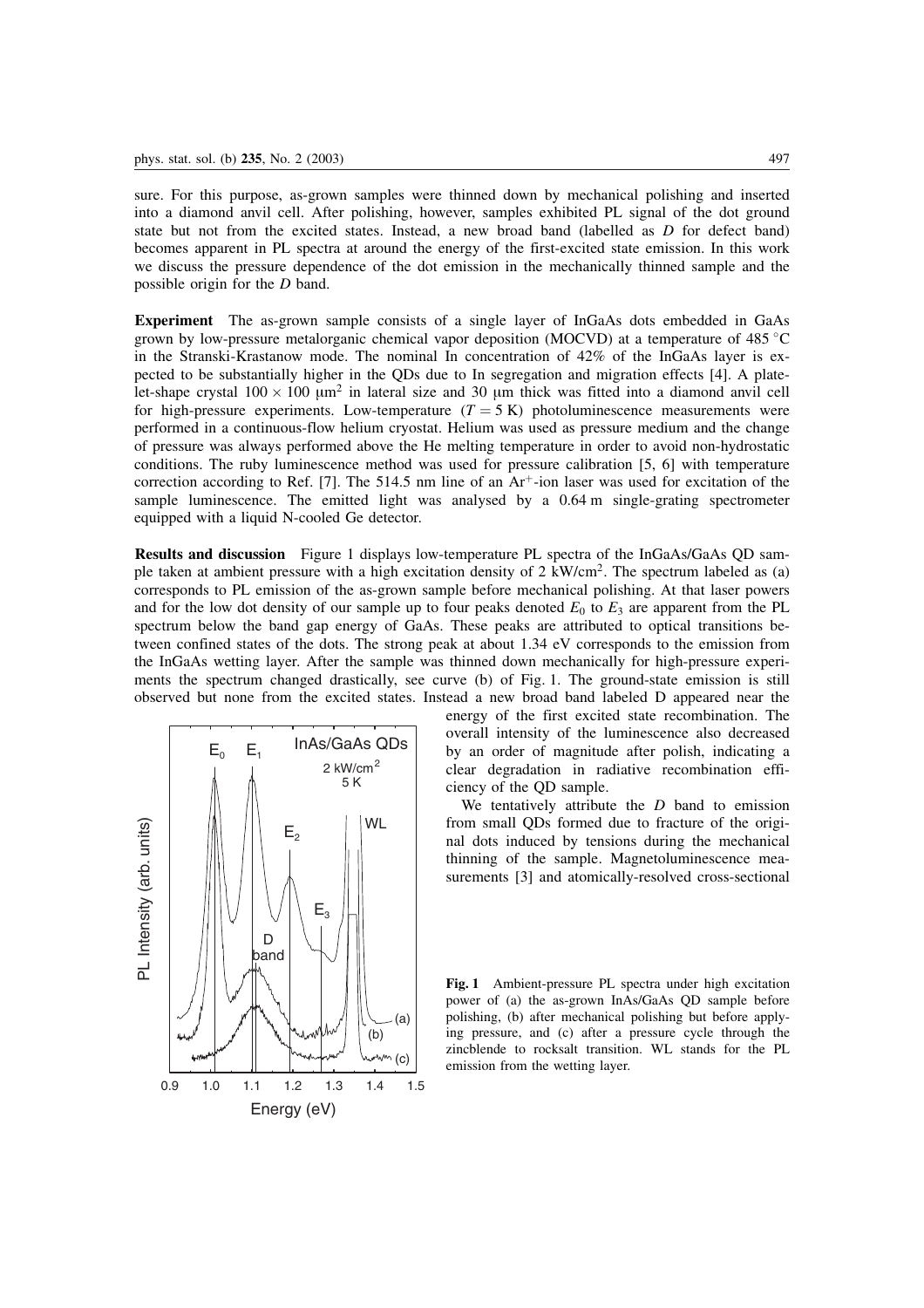scanning-tunneling microscopy [8] indicate that the In concentration in the dots is in excess of 90% due to In segregation effects during growth. Hence, the QDs are largely stressed due to the 7% lattice mismatch between InAs and GaAs. The mechanical polishing procedure might favor strain relaxation by formation of dislocations, thus reducing the effective size of the dots by fracture, or it may even activate In migration with the consequent increase in Ga content in the dots. Both effects would result in a blueshift of the emission energy in a manner similar to the effect of thermal annealing [3, 9]. Dislocations and defects open up additional nonradiative channels such that many dots will no longer effectively emit light, which explains the by far less intense PL of the polished samples. Photoexcited carriers would now be trapped by defects recombining nonradiatively. The used excitation power density is not sufficiently high to lead to saturation of the ground-state emission, while the QD excited states being higher in energy than the D band, become sparsely populated and no luminescence is observed from them.

Further evidence for the origin of the  $D$  band is obtained from the ambient-pressure PL spectrum after a pressure cycle through the zincblende to rocksalt transition which for bulk InAs occurs between 7 and 8 GPa [10, 11]. Above 7.2 GPa the luminescence of the sample is fully quenched. After releasing the pressure below 3 GPa only the wetting layer (WL) and the  $D$  band emission reappears although the overall intensity is again a factor of 10 weaker than during the pressure upstroke. Curve (c) of Fig. 1 represents an example of the PL spectrum obtained outside the pressure cell after pressure cycle. The ground-state PL peak of the self-assembled dots is completely absent. The original dots show a higher propensity to relax the large built-in strain by structural defect formation as compared to the wetting layer  $(1-2)$  monolayers thick) and to the dots related to the D band, thus the former do not seem to withstand the pressure-induced phase transition.





Fig. 2 Photoluminescence spectra of the polished InAs/GaAs QD sample for different pressures at 5 K and at high excitation density. Spectra were measured during a first upstroke up to 8.2 GPa.

Fig. 3 Energies of PL peaks of the polished InAs/GaAs QD sample as a function of pressure. The solid lines correspond to the results of least-squares fits. Open symbols represent the energy position of the PL peaks in the unpolished sample at ambient pressure.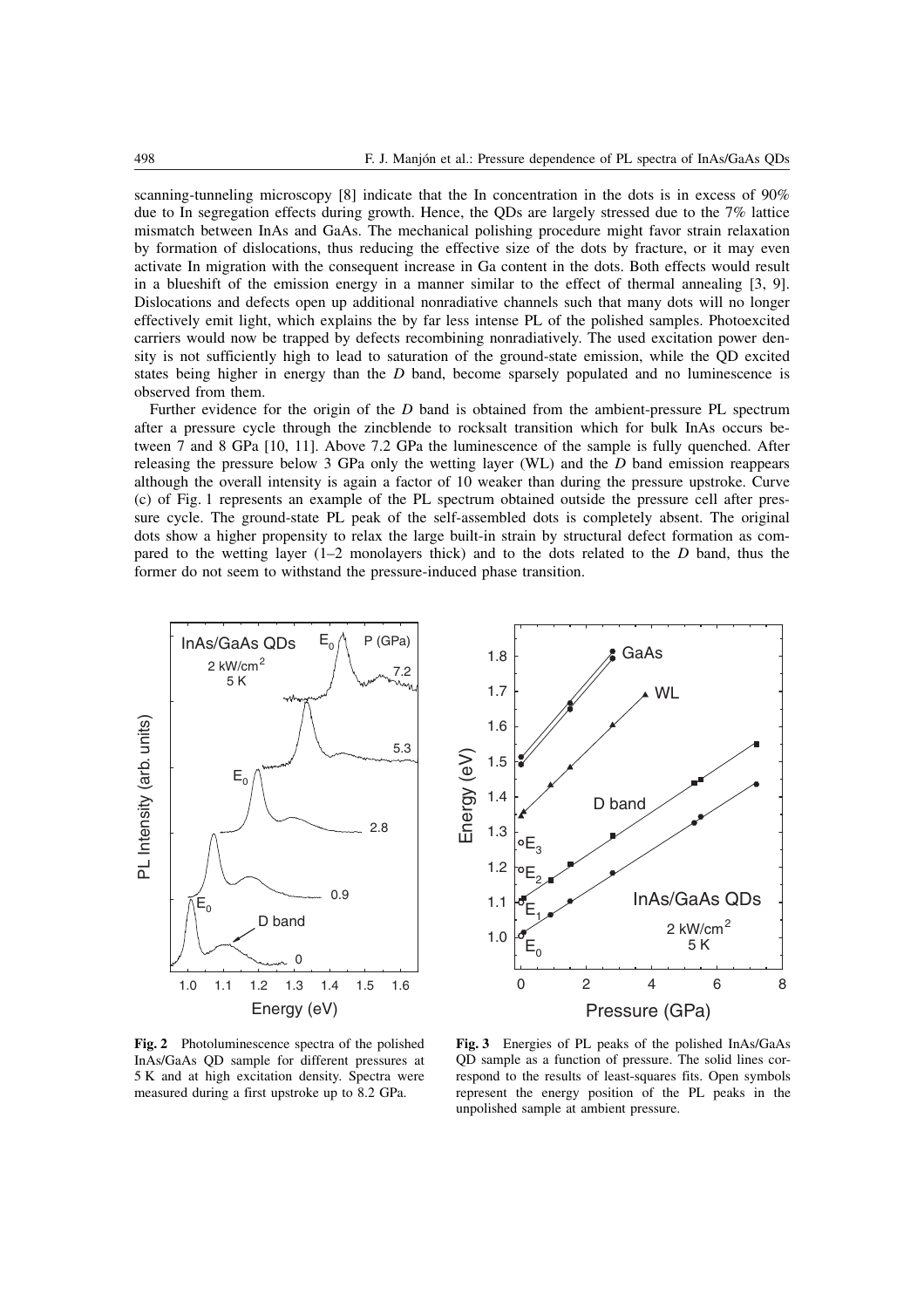Feature  $E(0)$  (eV)  $a_1$  (meV/GPa)  $a_2$  (meV/GPa<sup>2</sup>)  $E_0$  1.007(2) 65(2)  $-0.8(2)$ D band  $1.104(2)$   $69(2)$   $-1.0(3)$ WL  $1.347(2)$   $95(3)$   $-1.2(8)$ GaAs  $1.516(2)$   $108(3)$ 

Table 1 Coefficients describing the dependence on pressure of the PL bands of the InAs/GaAs QDs obtained from fits to the data using  $E(P) = E(0) + a_1P + a_2P^2$ .

Figure 2 shows several PL spectra of the polished sample for different pressures up to 7.2 GPa at 5 K and high excitation power. With increasing pressure both the  $E_0$  peak corresponding to the QD ground-state emission and the  $D$  band shift to higher energies, as expected for zone-center direct optical transitions. The wetting layer peak (not shown in Fig. 2) also exhibits a blueshift up to a pressure of about 5 GPa, at which the  $\Gamma$ -X conduction band crossover occurs. At higher pressures the intensity of the PL spectra decreases markedly. The dependence on pressure of the energy of the different PL peak maxima observed in our experiments is depicted in Fig. 3. For comparison, we also show the position of the excited-state emission lines of the as-grown sample at ambient pressure (open symbols). The solid lines represent results of least-squares fits of quadratic or linear relations to the data. The corresponding first and second-order pressure coefficients are listed in Table 1.

We point out a systematic trend in the linear pressure coefficients of the direct optical transitions as a function of dot height for QD structures with a large base-to-height aspect ratio (flat dots). The firstorder pressure coefficient of the  $E_0$  peak and D band in our samples (see Table 1) is close to the value of 48 meV/GPa determined for bulk InAs [12], which is about one half of that of bulk GaAs (108 meV/GPa) [13]. The InAs/GaAs QDs studied in Ref. [1], which are only about 3 nm in height, exhibit a blueshift of the ground-state emission with pressure at a 20% higher rate (75 meV/GPa) than in our case. The wetting layer displays a pressure coefficient of 95 meV/GPa, which is slightly lower than that measured for a pure InAs monolayer embedded in GaAs [14] and monolayer-thick InAs dots grown on a tilted GaAs substrate [2], both coefficients being about 104 meV/GPa. All these results taken together indicate that the larger the penetration of the exciton wave function into the GaAs barrier material, the higher is the linear pressure coefficient, approaching that of bulk GaAs in the limit of monolayer-thick structures.

In summary, we have measured low-temperature photoluminescence spectra of self-organized InAs/ GaAs QDs at high excitation levels under high pressure using mechanically polished samples. We have observed that the mechanical polishing procedure leads to the formation of smaller dots probably by fracture of the original QDs giving rise to the appearance of a broad PL band centred near the energy of the first excited state. In addition, a strong decrease in the PL efficiency of the sample is observed as a consequence of the formation of dislocations and structural defects making impossible the measurement of PL signal coming from the QDs excited states. The linear pressure coefficients of the QD ground-state emission and the new  $D$  band are close to that of bulk InAs due to the confinement of the exciton wave function in the dots which are of large size and have high In concentration.

Acknowledgements F. J. M. acknowledges financial support from the European Union through a Marie Curie fellowship under contract HPMF-CT-1999-00074. This work is supported in part by the Deutsche Forschungsgemeinschaft in the framework of Sfb 296.

## References

- [1] I. E. Itskevich, M. S. Skolnick, D. J. Mowbray, I. A. Trojan, S. G. Liapin, L. R. Wilson, M. J. Steer, M. Hopkinson, L. Eaves, and P. C. Main, Phys. Rev. B 60, R2185 (1999); phys. stat. sol. (b) 211, 73 (1999).
- [2] G. H. Li, A. R. Goñi, K. Syassen, O. Brandt, and K. Ploog, Phys. Rev. B 50, 18420 (1994); J. Phys. Chem. Solids 56, 385 (1995).